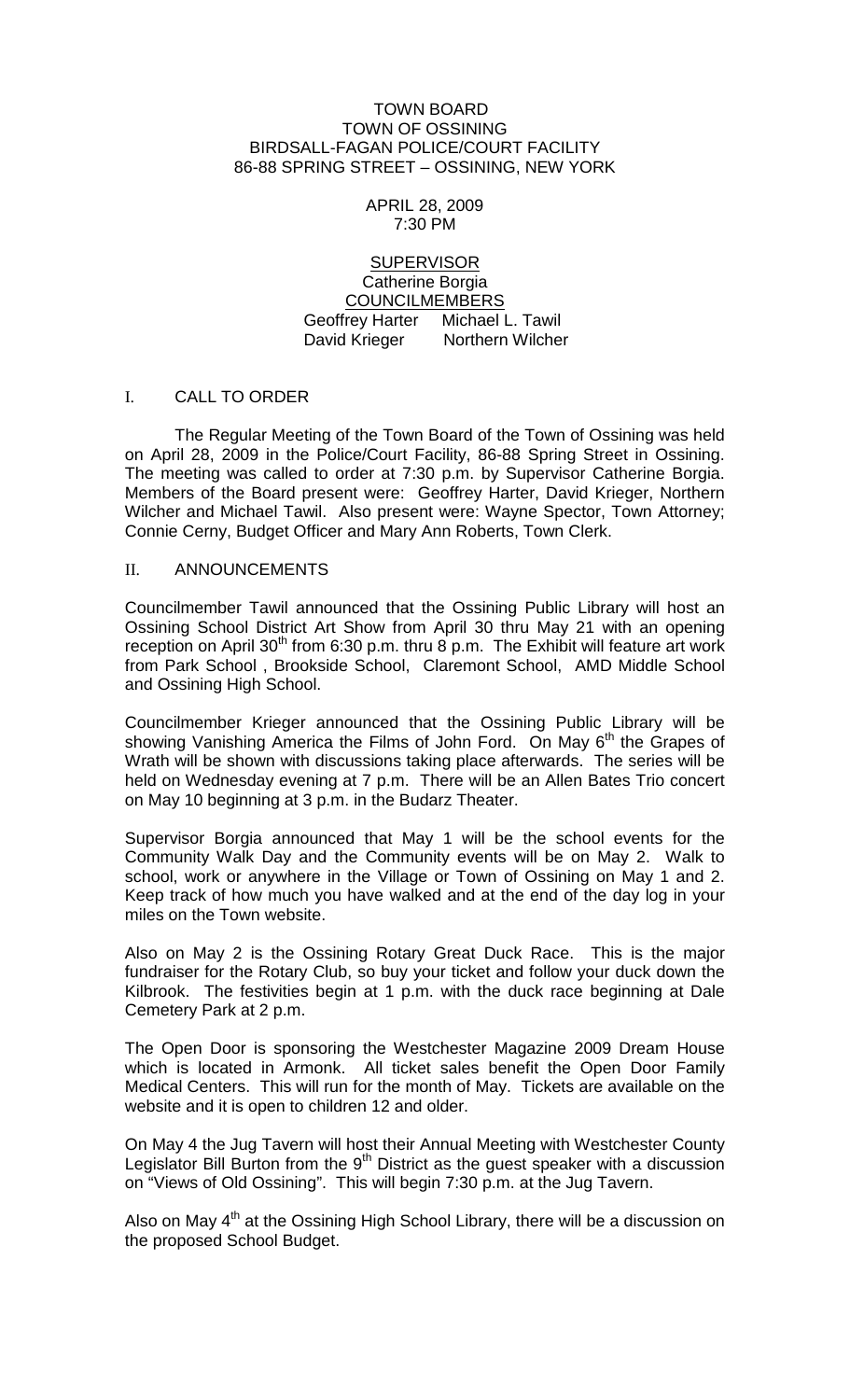The Community that Cares Group is working on a Youth Court Program for offenders under the age of 15. They have 42 students signed up for the training.

The Town Supervisor is requesting any student who may be interested in an internship for the summer to contact the Supervisor's Office.

Councilmember Harter extended kudos to the Supervisor and the Mayor of the Village of Ossining for participating in the Arbor Day Ceremonies at each school in Ossining and planting a tree at each school this past Friday. Ossining has been named as a "Tree Town".

### III. PUBLIC COMMENT ON AGENDA ITEMS – There were none.

### IV. BOARD RESOLUTIONS

### A. Approval of Minutes

Councilmember Harter moved and it was seconded by Councilmember Krieger that the following be approved:

Resolved, that the Town Board of the Town of Ossining hereby approves the Minutes of the April 14, 2009 Regular Meeting as presented.

Motion Carried: Unanimously

## B. Approval of Voucher Detail Report

Councilmember Tawil moved and it was seconded by Councilmember Wilcher that the following be approved:

Resolved, that the Town Board of the Town of Ossining hereby approves the Voucher Detail Report dated April 28, 2009 in the amount of \$245,594.25.

Motion Carried: Unanimously

### C. Westchester County – IMA Agreement – AAA Transportation Program

Councilmember Tawil moved and it was seconded by Councilmember Wilcher that the following resolution be approved:

Resolved, that the Town Board of the Town of Ossining hereby authorizes the Supervisor to sign an agreement with Westchester County for the AAA Transportation Program, effective April 1, 2009 – March 31, 2010. The Town shall receive state funds not to exceed \$2,209.

### Motion Carried: Unanimously

### D. Senior Services – Westchester County Food Establishment Permit Renewal

Councilmember Krieger moved and it was seconded by Councilmember Harter that the following resolution be approved:

Resolved, that the Town Board of the Town of Ossining hereby authorizes the Supervisor to execute and deliver an application to the Westchester County Department of Health for a permit to operate a food service establishment at the Community Center for senior citizens for the period of July 1, 2009 – June 1, 2010.

Motion Carried: Unanimously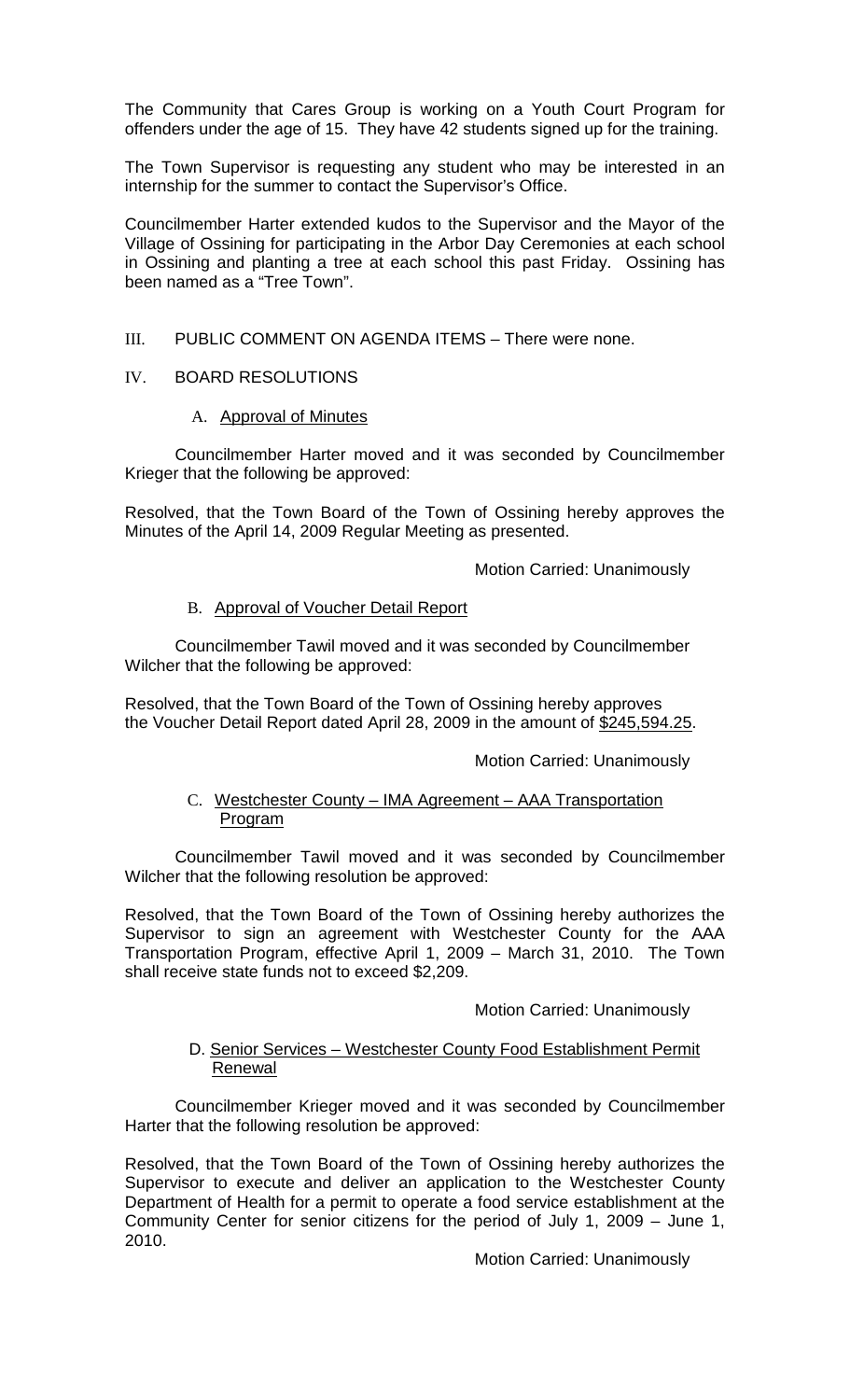# E. Inter-Municipal Agreement-Ossining Union Free School District

Councilmember Krieger moved and it was seconded by Councilmember Tawil that the following resolution be approved:

Resolved, that the Town Board of the Town of Ossining hereby authorizes the Supervisor to enter into an Inter-Municipal agreement with the Ossining Union Free School District for costs incurred to line certain ball fields in parks owned or maintained by the Town of Ossining for games played on the fields by the girls modified, junior varsity and varsity softball teams and the boys modified baseball team.

Motion Carried: Unanimously

## F. Authorizing Capital Improvements-Ossining Boat & Canoe Club

Councilmember Krieger moved and it was seconded by Councilmember Harter that the following resolution be approved:

Whereas, the Town of Ossining entered into a License Agreement with the Ossining Boat & Canoe Club, a New York Not-for Profit corporation, pursuant to which the OBCC maintains and operates a boat and canoe club on property on Westerly Road owned by the Town; and

Whereas, the said License Agreement provides that OBCC is to make capital improvements to the Club during each year of the agreement totaling at least \$4,000.00; and

Whereas, the OBCC has submitted a proposal for 2009 building improvements dated February 24, 2009 which has been reviewed and found acceptable to the Town Board; now therefore be it

Resolved, that the building improvements totaling \$4,000 described in the aforementioned proposal of February 24, 2009 is hereby approved and the Supervisor is authorized to convey such approval to the OBCC.

Motion Carried: Unanimously

## G. Change to Investment Policy

Councilmember Harter moved and it was seconded by Councilmember Tawil that the following resolution be approved:

Resolved, that the Town Board of the Town of Ossining hereby amends Section VIII-Designation of Depositories of the Town's Investment Policy by adding thereto Webster Bank as an authorized depository for the Town.

Motion Carried: Unanimously

## H. Teamsters – Stipulation of Settlement

Councilmember Tawil moved and it was seconded by Councilmember Wilcher that the following resolution be approved:

Resolved, that upon the recommendation of the Town Supervisor, the Town Board hereby ratifies and approves the Stipulation between and among Mario Velardo, the Town and Local 456, I.B.T.; and be it further